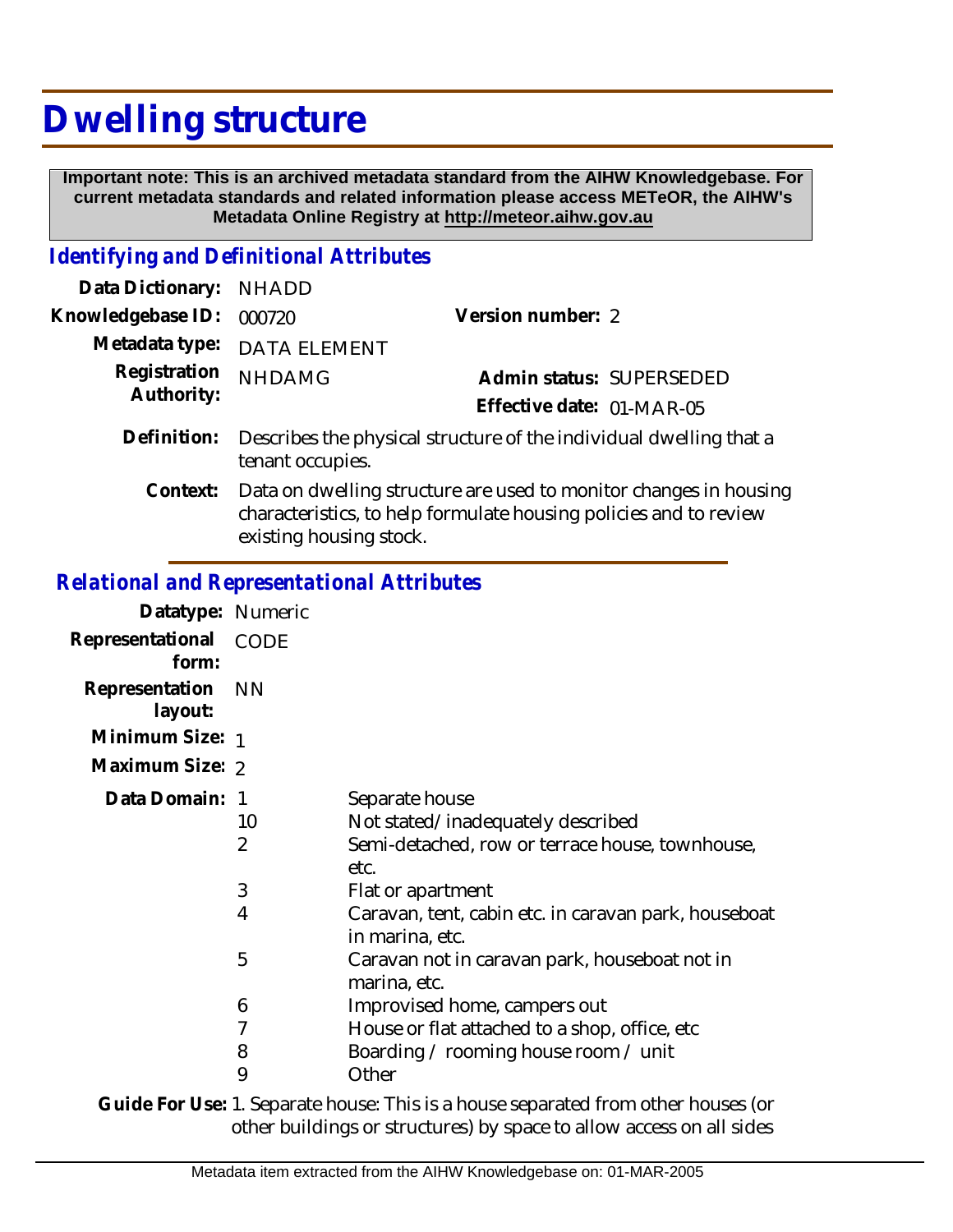(at least 1/2 a metre). This category also includes houses which have an attached flat (e.g. a granny flat). The attached flat will be included in the 'Flat or apartment' category.

2. Semi-detached, row or terrace house, townhouse, etc.: This category covers dwellings with their own private grounds and no dwelling above or below. A key feature of these dwellings is that they are either attached in some structural way to one or more dwellings or are separated from neighbouring dwellings by less than 1/2 a metre. Examples include semi-detached, row or terrace houses, townhouses, and villa units. Multi-storey townhouses or units are separately identified from those which are single storey. 3. Flat or apartment: This category covers all dwellings in blocks of flats, units or apartments. These dwellings do not have their own private grounds and usually share a common entrance foyer or stairwell. This category includes houses converted into flats, and flats attached to houses such as granny flats.

4. Caravan, tent, cabin etc. in caravan park, houseboat in marina, etc.: This category includes all types of accommodation within a caravan park. It also includes all occupied water craft in marinas. 5. Caravan not in caravan park, houseboat not in marina, etc.:

This category includes all mobile units, on water or land, occupied on a permanent or semi-permanent basis by people (e.g. caravans, campervans, mobile houses, small boats, houseboats) that are not in caravan parks or marinas.

6. Improvised home, campers out: This category covers all structures not elsewhere classified that are occupied by people on a permanent or semi-permanent basis. This category typically includes garages, sheds, tents, shacks, etc. These structures are only included in this category if they are not in a caravan park. 7. House or flat attached to a shop, office, etc.: This category

includes all houses or flats that are attached to a non-residential building. Examples of these dwellings are manses attached to a church, a flat or apartment over a shop, and a caretaker's house or flat attached to a school, factory or storage facility.

8. Boarding/rooming house room: A boarding/rooming house room is usually a bedroom within a boarding house that is not self-contained, and usually shares a common kitchen and/or bathroom. Boarding house bedrooms are usually accessed via a common entrance such as a foyer or hallway. Please note: this structure type identifies the individual rooms in a boarding/rooming house, not the complete building.

Related metadata: relates to the data element Building function version 1 relates to the data element Dwelling identifier version 2 relates to the data element Number of bedrooms version 2 relates to the data element concept Tenancy (rental) unit version 1